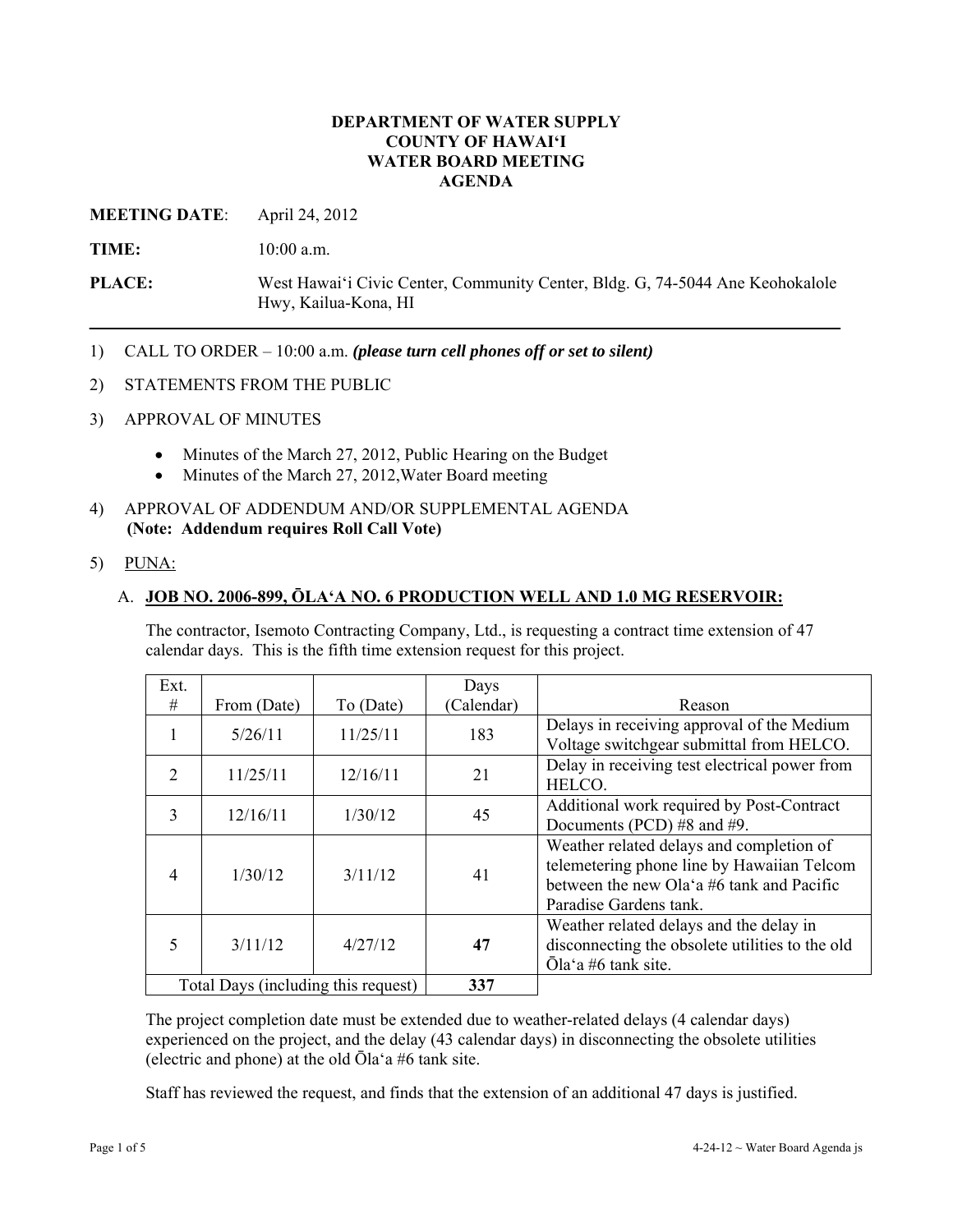RECOMMENDATION: It is recommended that the Board grant this contract time extension of 47 calendar days to Isemoto Contracting Company, Ltd., for JOB NO. 2006-899, 'ŌLA'A NO. 6 PRODUCTION WELL AND 1.0 MG RESERVOIR. If approved, the contract completion date will be extended from March 11, 2012 to April 27, 2012.

## 6) SOUTH HILO:

# **A. JOB NO. 2002-802, PI'IHONUA RESERVOIR NO. 2 REPLACEMENT:**

The contractor, Isemoto Contracting Co, Ltd., requested a time extension of 40 calendar days. This request is for additional time to have Hawaiian Telcom install telephone lines for telemetering and alarm purposes.

Staff has reviewed the request and finds the 40 calendar days are justified. This is the fourth time extension request.

| Ext                                 | From (Date) | To (Date) | Days       | Reason                                                                                                                                                  |
|-------------------------------------|-------------|-----------|------------|---------------------------------------------------------------------------------------------------------------------------------------------------------|
| #                                   |             |           | (Calendar) |                                                                                                                                                         |
| 1                                   | 12/28/2010  | 11/8/2011 | 315        | Days required to order the MCC, and<br>complete the remainder of the project<br>including demolition of the existing<br>facilities.                     |
| $\mathcal{L}$                       | 11/8/2011   | 3/26/2012 | 139        | Days required to take delivery and install<br>the MCC, and complete the remainder of<br>the project including demolition of the<br>existing facilities. |
| $\mathcal{E}$                       | 3/26/2012   | 5/3/2012  | 38         | Rain-out Days                                                                                                                                           |
| $\overline{4}$                      | 5/3/2012    | 6/12/2012 | 40         | Days required to have telephone service<br>installed.                                                                                                   |
| Total Days (including this request) |             |           | 532        |                                                                                                                                                         |

RECOMMENDATION: It is recommended that the Board approve a contract time extension to Isemoto Contracting Co., Ltd., of forty (40) calendar days from May 3, 2012, to June 12, 2012, for JOB NO. 2002-802, CONSTRUCTION OF THE PI'IHONUA RESERVOIR NO. 2 REPLACEMENT.

#### 7) NORTH KONA:

## A. **SECOND AMENDMENT TO WATER AGREEMENT: KOHANAIKI SHORES, LLC, PALAMANUI GLOBAL HOLDINGS, LLC, AND WATER BOARD:**

*(This Item was deferred at the March 27, 2012 Board meeting.)* 

Kohanaiki Shores, LLC, Palamanui Global Holdings, LLC, and the Water Board and/or their predecessors in interest ("The Parties") entered into an agreement dated June 15, 1999, relating to the development of water sources in North Kona. A First Amendment to the Water Agreement was entered into on January 11, 2007. Water quality issues have arisen with respect to the water sources that were the subject of this agreement. The parties now wish to enter into a Second Amendment to the Water Agreement that addresses those concerns.

RECOMMENDATION: It is recommended to defer this matter to the May 22, 2012, Board meeting.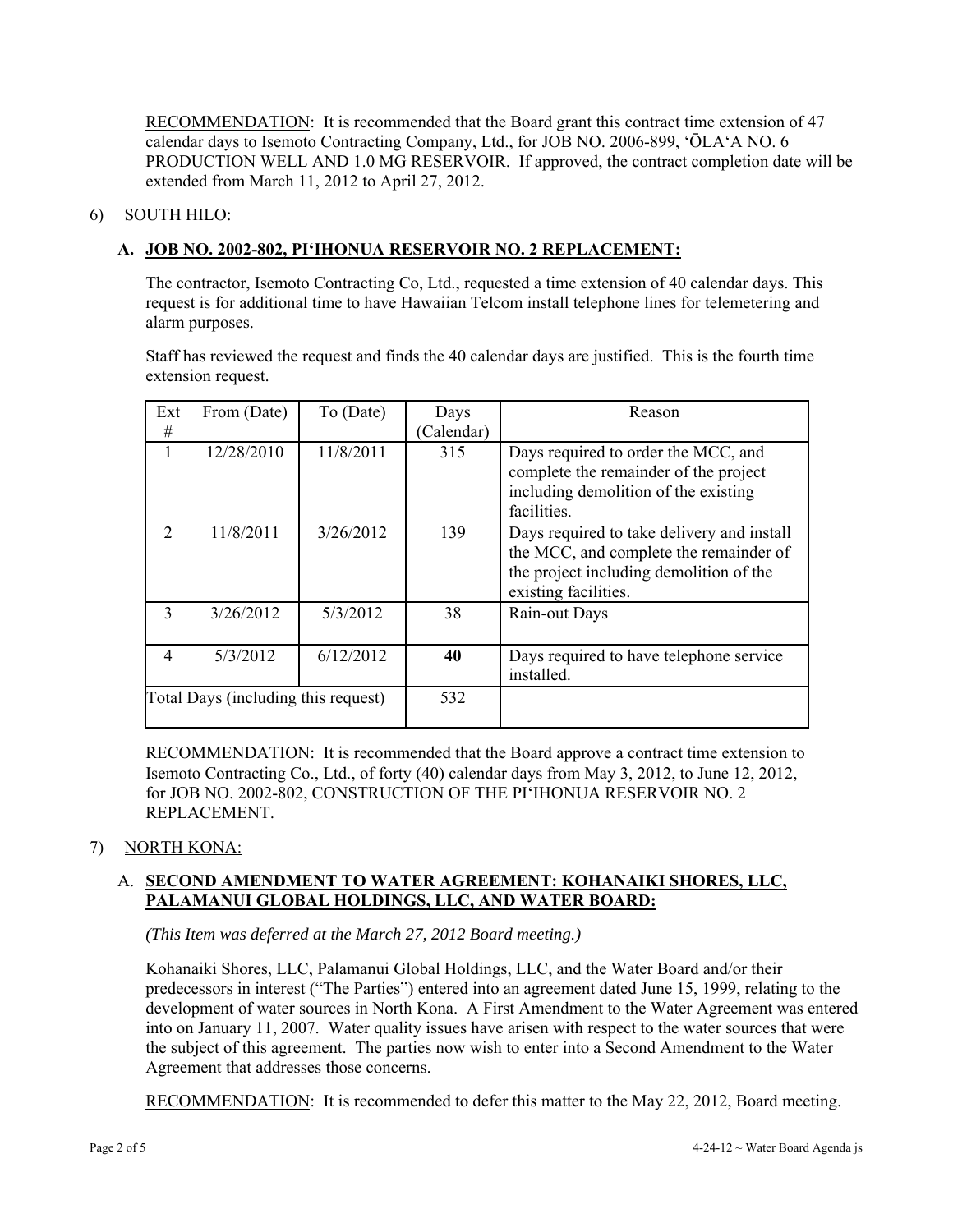## B. **THIRD AMENDMENT TO WATER FACILITIES AGREEMENT BETWEEN SEASCAPE DEVELOPMENT, LLC, AND WATER BOARD OF THE COUNTY OF HAWAI'I -- TAX MAP KEY (3) 7-3-010:052 AND 053:**

Seascape states that it underwent a change in ownership, and the new ownership desires to complete their obligations to the Agreement as expeditiously as possible. Seascape requests a time extension that will enable Seascape to meet their obligations with the Water Board.

Report to be made at the meeting, with possible action by the Water Board.

## 8) SOUTH KONA:

## A. **MATERIAL BID NO. 2012-07, FURNISHING AND DELIVERING KE'EI #3 (TSUKAMOTO) BOOSTER C FOR THE DEPARTMENT OF WATER SUPPLY:**

Bids for this project were opened on April 12, 2012 at 2:30 p.m., and the following are the bid results.

| <b>Bidder</b>                                | <b>Bid Amount</b> |
|----------------------------------------------|-------------------|
| Beylik Drilling & Pump Service, Inc.         | Non-responsive    |
| Derrick's Well Drilling & Pump Services, LLC | \$32,615.00       |
| R                                            |                   |

RECOMMENDATION: It is recommended that the Board award the contract for MATERIAL BID NO. 2012-07, FURNISHING AND DELIVERING KE'EI #3 (TSUKAMOTO) BOOSTER C FOR THE DEPARTMENT OF WATER SUPPLY, to the lowest responsive bidder, Derrick's Well Drilling and Pump Services, LLC, for their bid amount of \$32,615.00. It is further recommended that either the Chairperson or the Vice-Chairperson be authorized to sign the contract, subject to review as to form and legality by Corporation Counsel.

# 9) MISCELLANEOUS:

# A. **DEDICATION OF WATER SYSTEMS**:

The Department received the following documents for action by the Water Board. The water systems have been constructed in accordance with the Department's standards and are in acceptable condition for dedication.

### **1. LICENSE NO. 764**

 *(This item was deferred from the March 27, 2012 Board meeting.)*  (Non-Exclusive Right) (Benefit (B) Lālāmilo Offsite Water Systems and New Lālāmilo 1.0 MG Reservoir Licensor: State of Hawai'i, Department of Hawaiian Home Lands Tax Map Key: (3) 6-6-001:077 portion Final Inspection Date: *TBA* Water System Cost: *TBA*

# **2. BILL OF SALE**

Ane Keohokalole Highway, Phase 1 Seller: County of Hawai'i Tax Map Keys: (3) 7-4-020: Por. 010 and 022; (3) 7-4-021: Por. 003 and 020 E.W. O. 2010-041 Final Inspection Date: 04/13/2012 Water System Cost: \$ 571,839.00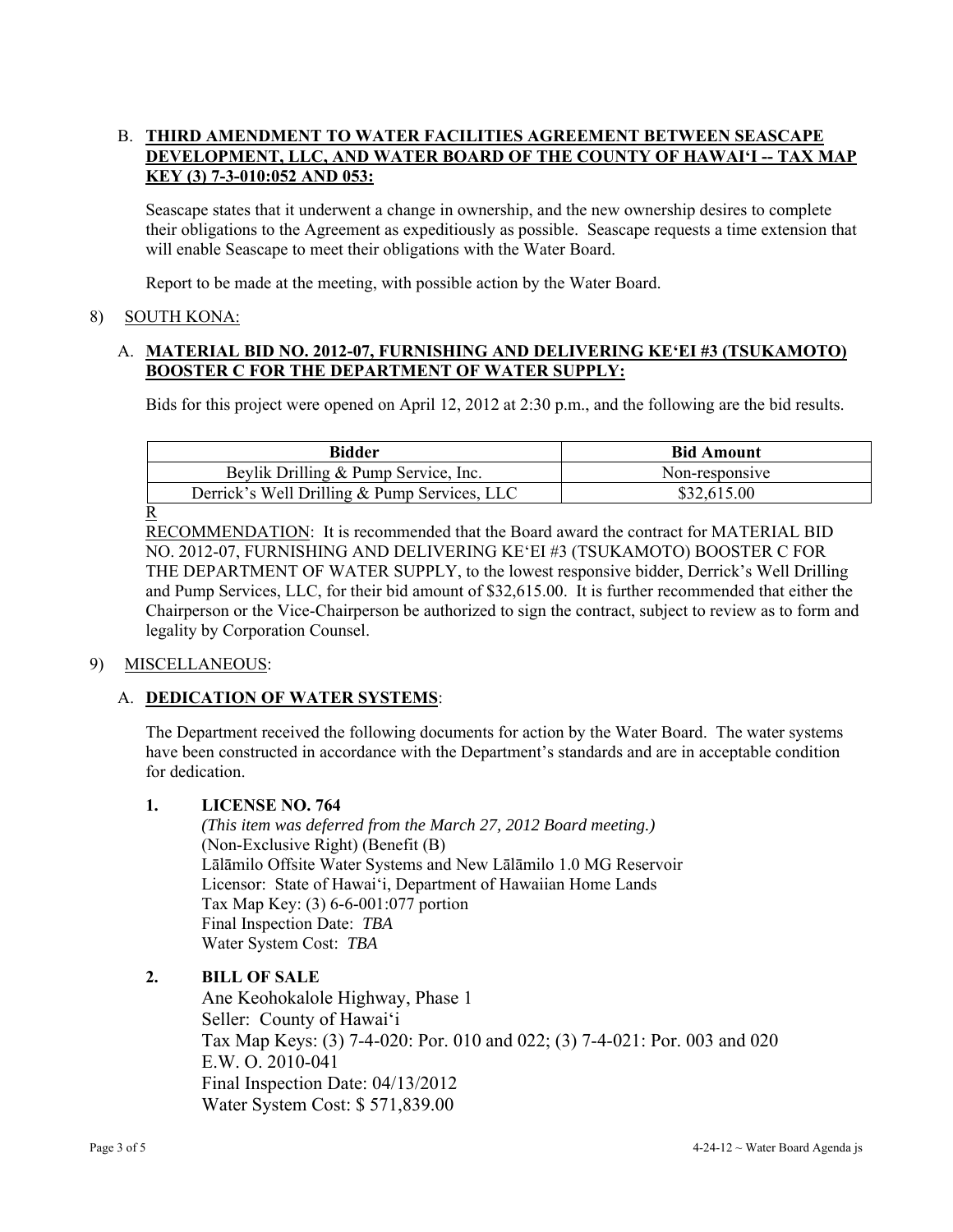RECOMMENDATION: It is recommended that the Water Board accept these documents subject to the approval of the Corporation Counsel, and that either the Chairperson or the Vice-Chairperson be authorized to sign the documents.

## B. **DISCUSSION REGARDING DRAFT OF PROPOSED RULE CHANGE REGARDING WATER SERVICE TO CONSUMERS/RESPONSIBILITY FOR PAYMENT OF BILLS:**

For discussion.

# C. **REPORT OF AD HOC FINANCE COMMITTEE:**

The Water Board's Ad Hoc Finance Committee Chairperson, Mr. Art Taniguchi, has been investigating the three focus areas (DWS's policies on credit card use, cash control and vehicle take-home), which encompass the scope of the Committee's work. At this meeting, the Committee may do the following:

 Discussion of DWS's cash handling procedures and proposed changes. Discussion may include a possible switchover to Oahu's billing system.

## D. **AD HOC COMMITTEE TO ESTABLISH WATER BOARD'S 2012-2013 GOALS FOR THE ADMINISTRATION:**

It is anticipated that the Ad Hoc Committee will provide a report.

## E. **AD HOC COMMITTEE TO REPORT ON KONA WATER ROUNDTABLE:**

The Ad Hoc Committee of Board members that attended the Kona Water Roundtable on March 29, 2012 will provide a report.

## F. **REVISED TABLE OF ORGANIZATION FOR THE OPERATIONS DIVISION:**

Currently, the Operations Division has positions for licensed Water Plant Electrical/Electronic Equipment Repairer I at the Hilo, Waimea and Kona Baseyards. There is also an unlicensed Water Plant Electrician-Mechanic Helper position at the Hilo Baseyard. The Department has found it to be increasingly difficult to fill the licensed Water Plant Electrical/Electronic Equipment Repairer I positions when an opening occurs. The unlicensed Water Plant Electrician-Mechanic Helper position does not have the avenue to be promoted to the licensed position at this time.

It is proposed to create two (2) Plant Electrician-Electronics Trainee positions each at the Hilo, Waimea and Kona baseyards. This will allow the Department to train and promote qualified employees until they are able to take and pass the State of Hawai'i examination to become a licensed Water Plant Electrical/Electronic Equipment Repairer I. These positions will be filled on an as-needed basis.

RECOMMENDATION: It is recommended that the Board approve the creation of six (6) Plant Electrician-Electronics Trainees positions for the Operations Division. These positions will split among the Hilo, Waimea and Kona Baseyards.

# G. **ENERGY MANAGEMENT ANALYST UPDATE:**

The Energy Management Analyst will provide an update on significant changes or noteworthy areas relating to energy use and the Department's Green Initiatives.

# H. **MONTHLY PROGRESS REPORT**:

Submission of Progress Report of Projects by the Department. Department personnel will be available to respond to questions by the Board regarding the status/progress of any project.